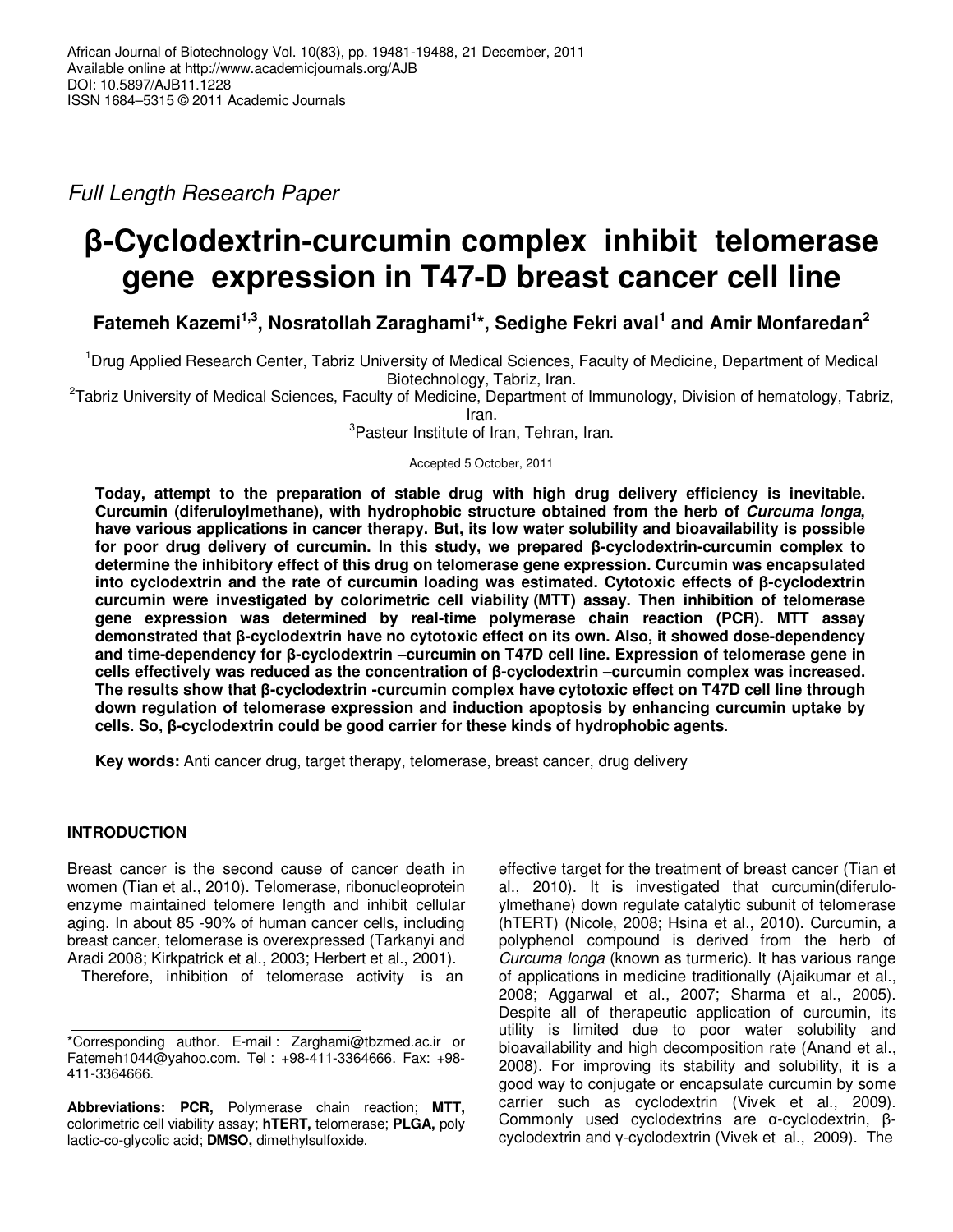difference between the three types is their inner cavity. The inner cavity of α-cyclodextrin is very small for curcumin loading and inner cavity of γ-cyclodextrin is too large for curcumin loading, but inner cavity of β-cyclodextrin is appropriate for curcumin loading (Vivek et al., 2009). In other nanoparticle, encapsulation technique such as poly lactic-co-glycolic acid (PLGA), only 5-10% of drug loading is possible but in cyclodextrin more than 30% of drug loading is possible (Murali et al., 2010). Although anti telomerase effect of curcumin has been studied previously in other cancer cell line (Hsina et al., 2010; Cuish et al., 2006; Jurenka et al., 2009). And preparation of β- cyclodextrin-curcumin to improve curcumin stability and solubility has been studied too (Murali et al., 2010).

Therefore, the main aim of the current work was to study the inhibitory effect of β cyclodextrin- curcumin complex on telomerase gene expression in T47D breast cancer cell line.

### **MATERIALS AND METHODS**

#### **Cell culture and cell line**

T47D cell line (breast cancer epithelial like cell line), prepared from, Pasteur Institute cell bank of Iran, code:C203.this cell line were cultured in RPMI1640 (Gibco, Invitrogen,UK) supplemented with 10% heat-inactivated fetal bovine serum (FBS) (Gibco, Invitrogen, UK), 2 mg/ml sodium bicarbonate,0.05 mg/ml penicillin G (Serva co, Germany), 0.08 mg/ml streptomycin (Merck co, Germany) and incubated in 37 $\degree$ C with humidified air containing 5% CO<sub>2</sub>.

#### **Preparation of β-cyclodextrin-curcumin complex**

β-Cyclodextrin-curcumin complex were prepared according the method of Murali et al. (2010). 40 mg of β-cyclodextrin was dissolved in 8 mL deionized water; and 12 mg of curcumin was dissolved in 500 µL acetone. These two solutions were mixed together and were placed on the stirrer at 400 rpm for 24 h without a cap to evaporate the acetone. Then, it was centrifuged at 1000 rpm for 5 min and a supernatant were collected by freeze drying.

#### **Determination of curcumin loading**

1 mg of β-cyclodextrin-curcumin complex was dissolved in 50 mL dimethylsulfoxide (DMSO). Then, solution was placed on shaker for 24 h at room temperature. Centrifuged at 14,000 rpm and supernatant was collected for the estimations. A standard curve of curcumin concentration in DMSO was drowned by absorbance rate of curcumin via UV-vis spectrophotometer.

#### **In vitro cytotoxicity (MTT assay)**

Cells in the exponential phase of growth were exposed to βcyclodextrin-curcumin complex. Cytotoxic effect of β-cyclodextrincurcumin complex was studied by 24, 48 and 72 h MTT assay (3, 4, 5-dimethylthiazol-2-yl)-2-5-diphenyltetrazolium bromide). 2 × 103 cell/well was plated in a 96-well plate (Coastar from Corning, NY) and after 24 h incubation, cells were treated with different

concentrations (5-100 µM) of β-cyclodextrin-curcumin in the quadruplicate manner. Also, cyclodextrin in PBS or DMSO was used as the control. After these different exposure duration, medium was removed and then feeding of the cells with 200 µL of fresh medium. Cells were kept standing for 24 h, then 50 µL of 2 mg/ml MTT (Sigma co, Germany) was dissolved in PBS and was added to each well and plate was covered with aluminum foil and incubated for 4 h. In the next step, wells' content was removed and 200 µL pure DMSO and 25 µL Sorensen's glycine buffer was added to wells.

Finally, amount of formazan was determined measuring the absorbance at 570 nm using an ELISA plate reader (with a reference wavelength of 630 nm).

### **Cell treatment**

After determination of IC<sub>50</sub>, 2.5  $\times$  10<sup>5</sup> cells in 25 cm<sup>2</sup> flasks were treated with 3 concentrations lower than  $IC_{50}$  of 24h β-Cyclodextrincurcumin complex  $(5, 10 \text{ and } 15 \text{ }\mu\text{M})$ . Then, culture flasks were incubated for 24 h. For control cells, 1% DMSO without β-Cyclodextrin-curcumin complex was added to flask of control cells.

Then, culture flasks were incubated in  $37^{\circ}$ C containing 5%  $CO<sub>2</sub>$ with humidified atmosphere incubator for 24 h exposure duration.

### **Real-time PCR (qRT-PCR) assay**

In ribonucleic acid (RNA) extraction, the TRIzol (Cinnagene, Iran) was used. To prevent genomic deoxyribonucleic acid (DNA) contamination, total RNA sample were treated by DNase-I recombinant, RNase-free (Roche) as recommended protocol by manufacture. Then cDNA synthesized according to kit (First Strand cDNA Synthesis Kit fermentase, K1622).

For real-time PCR, we used hTERT primers (Genbank accession: NM\_198255, bp 2165-2362) and beta actin primers (Genbank accession: NM\_001101, bp 787-917). For hTERT, a 198 bp amplicon and for beta actin a 131 bp amplicon were generated in a 25 µl reaction mixture that contained: 5 pmole of the forward and reverse PCR primers of hTERT (5'CCGCCTGAGCT-GTACTTTGT3', 5' CAGGTGAGCCACGAACTGT3' respectively) or for beta actin (5'TCCCTGGAGAAGAGCTACG3', 5'GTAGTTT-CGTGGATGCCACA3' respectively), 2X PCR Master Mix Syber Green I and 2µl of the cDNA was used (Table 1).

Each DNA sample was divided so that hTERT and beta actin could be amplified,in parallel, and in duplicated from equal amounts of starting cDNA separately. 25 µl reactions contained the following final concentrations: 1X of MaximaTM SYBR Green/ROX qPCR Master Mix (including MaximaTM Hot start Taq Polymerase, MaximaTM SYBR Green qPCR Buffer, SYBR Green I and ROX Passive reference dye), 5pmole of each primer and 2µl of the cDNA. Negative controls were prepared each time, consisting of 2 µl ddH2O instead of the cDNA template.

The sample tubes were placed into the (Rotor-Gene 6000, Corbet) with the following settings as manufacture protocol (Table 2).

# **RESULTS**

## **Determination of curcumin loading**

Standard curve of curcumin concentration in DMSO was prepared via UV-Vis spectrophotometer at 450 nm (Figure 1). 1 mg of β-Cyclodextrin-curcumin complex contained 276.44 µg curcumin.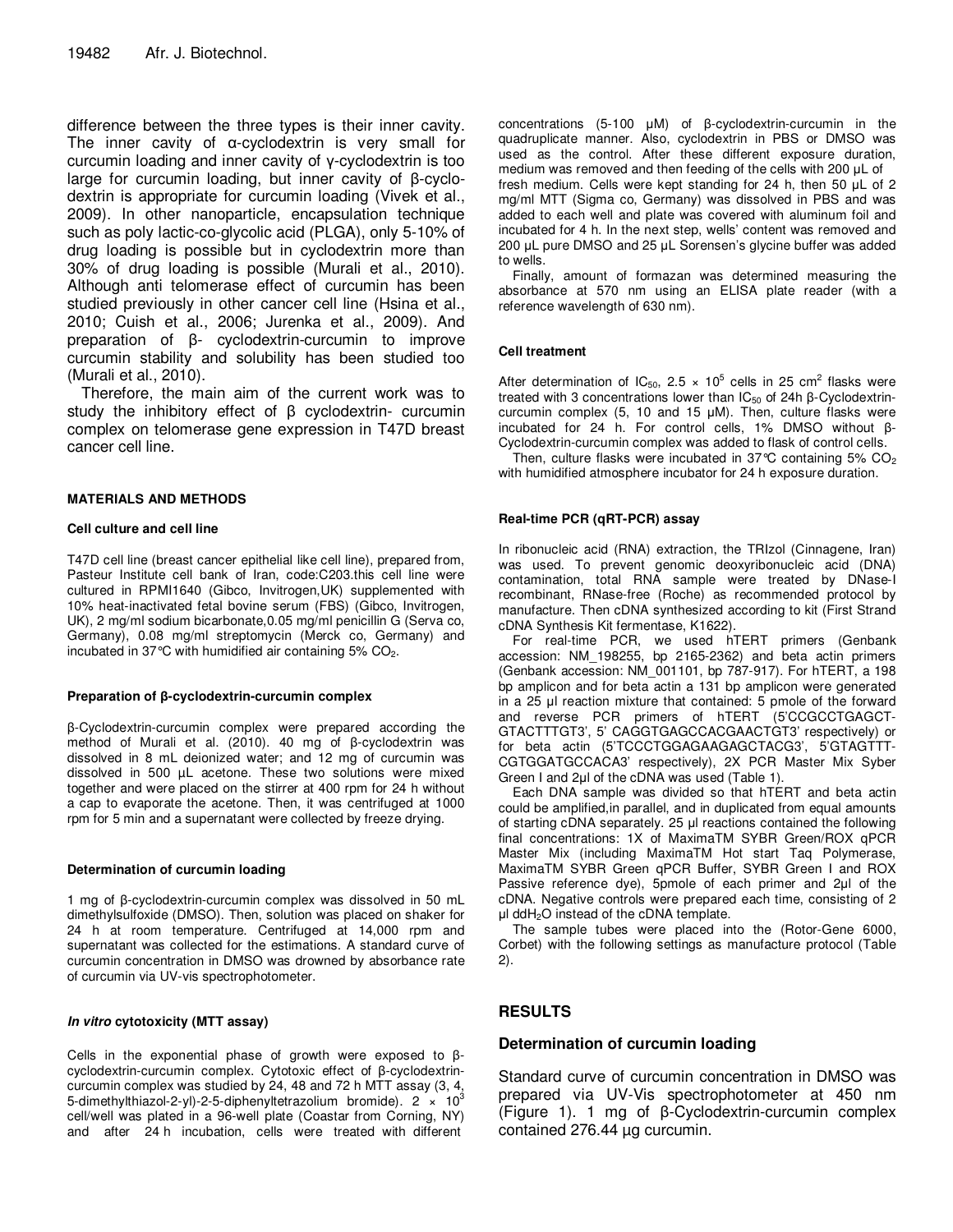| Oligonucleotide   | Location | <b>Sequence</b>          | PCR product size (pb) |  |
|-------------------|----------|--------------------------|-----------------------|--|
| hTERT             |          |                          |                       |  |
| Forward primer    | 2165F    | 5'CCGCCTGAGCTGTACTTTGT3' | 198                   |  |
| Reverse primer    | 2362R    | 5' CAGGTGAGCCACGAACTGT3' |                       |  |
| <b>Beta-actin</b> |          |                          |                       |  |
| Forward primer    | 787F     | 5'TCCCTGGAGAAGAGCTACG3'  | 131                   |  |
| Reverse primer    | 917R     | 5'GTAGTTTCGTGGATGCCACA3' |                       |  |

**Table 1.** Real-time PCR (qRT-PCR) assay.

**Table 2.** The PCR program for hTERT and beta actin.

| <b>Step</b>  | Temprature $(°C)$ | Time             | <b>Number of cycles</b>  |
|--------------|-------------------|------------------|--------------------------|
| Holding      | 95                | $10 \text{ min}$ |                          |
| Denaturation | 95                | 15 sec           | $\overline{\phantom{a}}$ |
| Annealing    | 60                | 30 sec           | 40                       |
| Extension    | 72                | 30 sec           | $\overline{\phantom{a}}$ |
| Melting      | 70-95             | -                |                          |





**Figure 1.** Standard plot of curcumin in DMSO solution.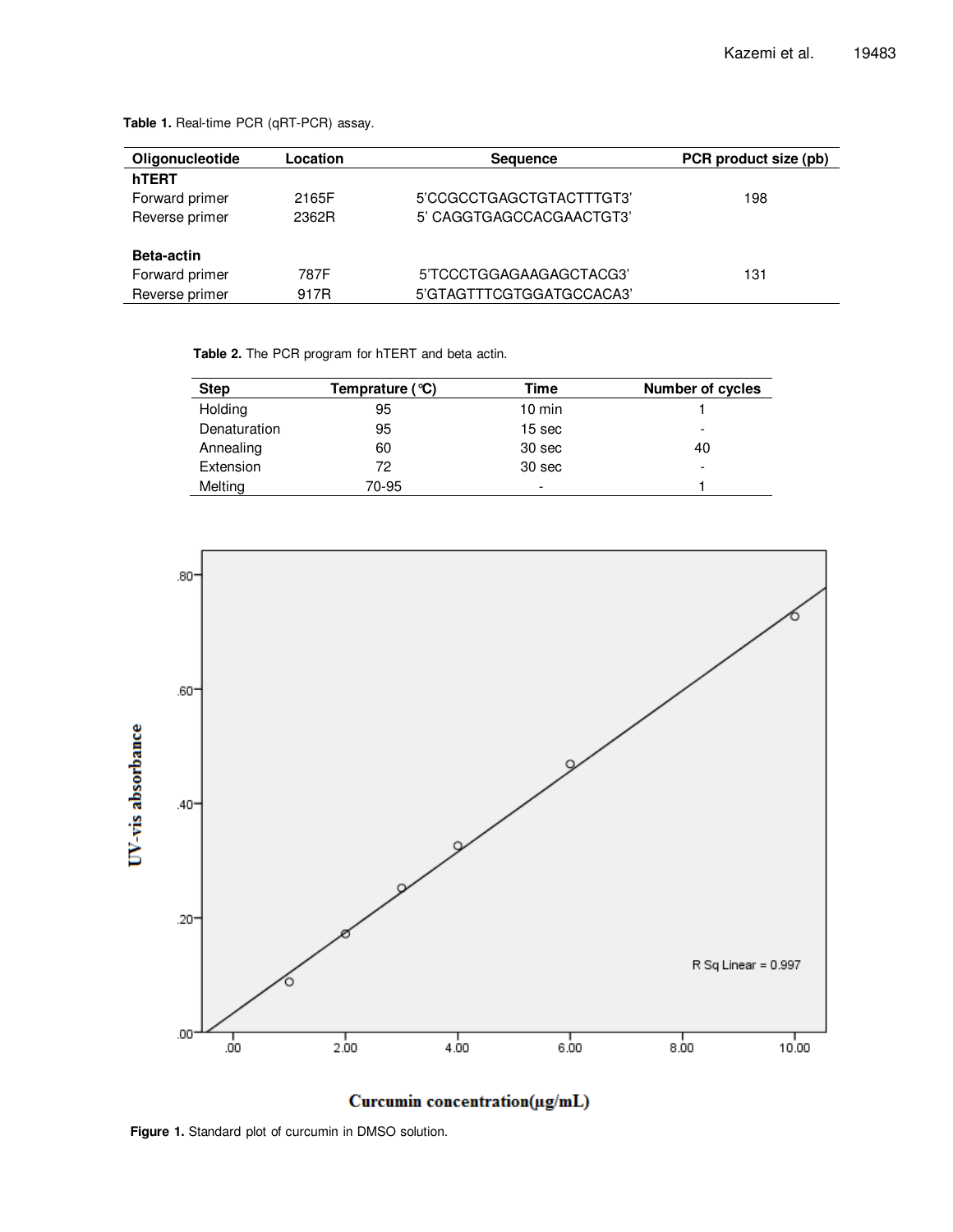

**Figure 2.** Results of MTT assay. **A)** cytotoxic effect of β-Cyclodextrin-curcumin complex on T47D cell line for 24 h. **(B)**  Cytotoxic effect of β-Cyclodextrin-curcumin complex on T47D cell line for 48 h. (C) Cytotoxic effect of β-cyclodextrincurcumin complex on T47D cell line for 72 h.

## **MTT assay**

T47D cell line was exposed to varying concentration of βcyclodextrin-curcumin complex (5-100 µM) for 24, 48 and 72 h. And cell viability was demonstrated by MTT assay. β-Cyclodextrin-curcumin complex had cytotoxic effect on T47D cell line.  $IC_{50}$  of 18 µMfor 24 h, 13 µM for 48 h and 11 µM for 72 h, were achieved and graph was drown by SPSS 16 (Figure 2). Results show that almost at wells with concentrations 60 -100  $\mu$ M in relation to other wells, cells were dead completely.

Because our achieved  $IC_{50}$ s are not near to each other and showed more change, we can tell that the effect of βcyclodextrin-curcumin complex on T47D cell line was dose-depending and time-depending.

# **Cell treatment**

 At treatment step for the study of telomerase gene expression, we investigated telomerase gene expression at T47D breast cancer cell line after 24 h of βcyclodextrin-curcumin complex exposure (Figure 3).

# **Results for real-time PCR**

hTERT mRNA levels were measured via real-time PCR. The level of hTERT mRNA was normalized to mRNA levels of the uniformly expressed housekeeping gene, beta actin, within each sample (Figure 4). The differences of 2<sup>-∆∆Ct</sup> values were calculated. With increasing amount of  $2^{-\Delta\Delta Ct}$ , the expression of mRNA levels decreases (Table 3). Data analysis of real-time PCR showed that with increasing concentration of β-cyclodextrin-curcumin complex, a decreasing trend was appeared in mRNA levels of hTERT (Figure 5). Each sample was repeated 4 times.

## **DISCUSSION**

In this study, we used β-cyclodextrin-curcumin complex instead of free curcumin, because β-cyclodextrin enhance curcumin delivery through higher uptake by cells (Murali et al., 2010; Vivek et al., 2010). Our study demonstrated that β-cyclodextrin-curcumin complex could inhibit efficiently telomerase expression in T47D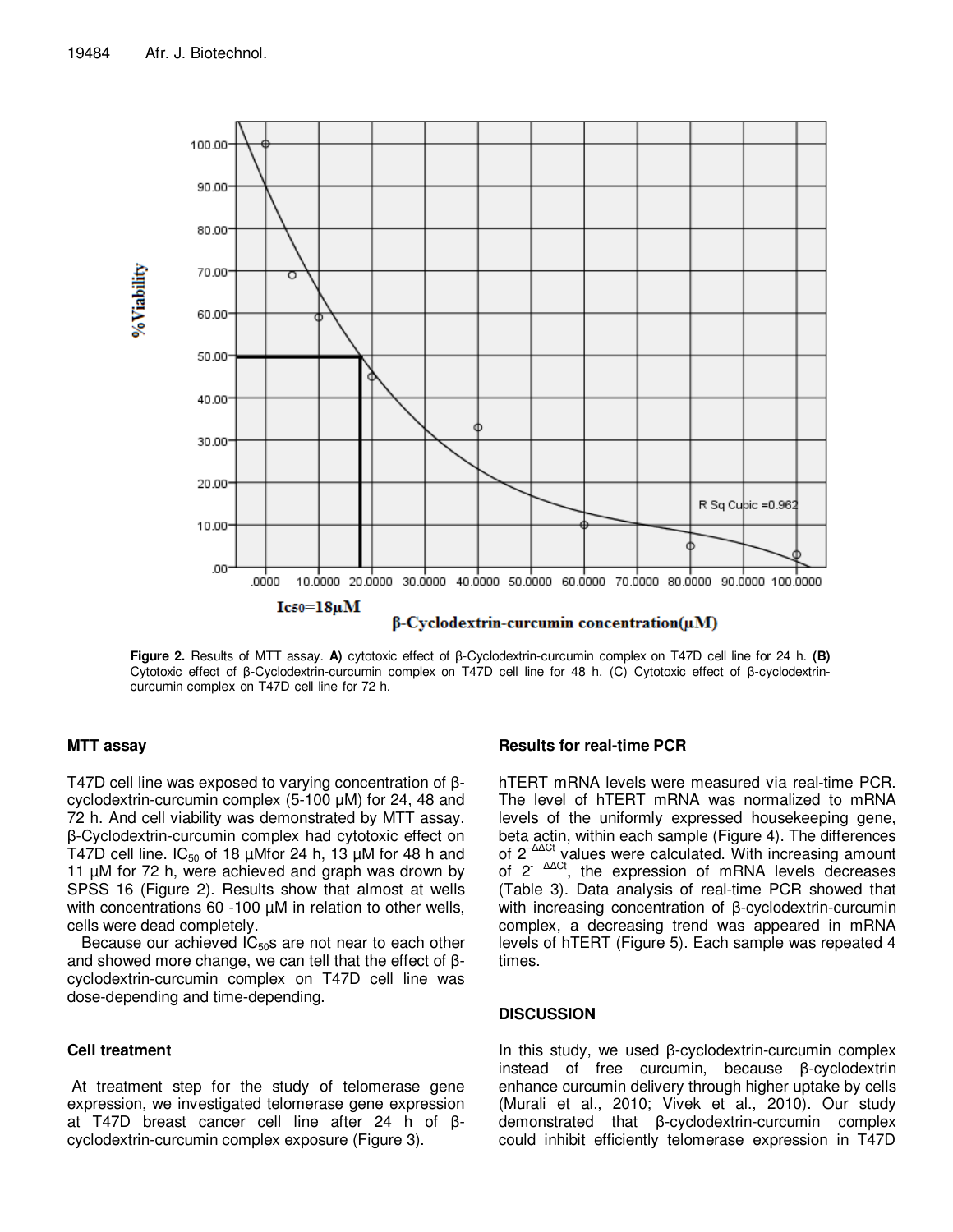

**Figure 2.** Contd.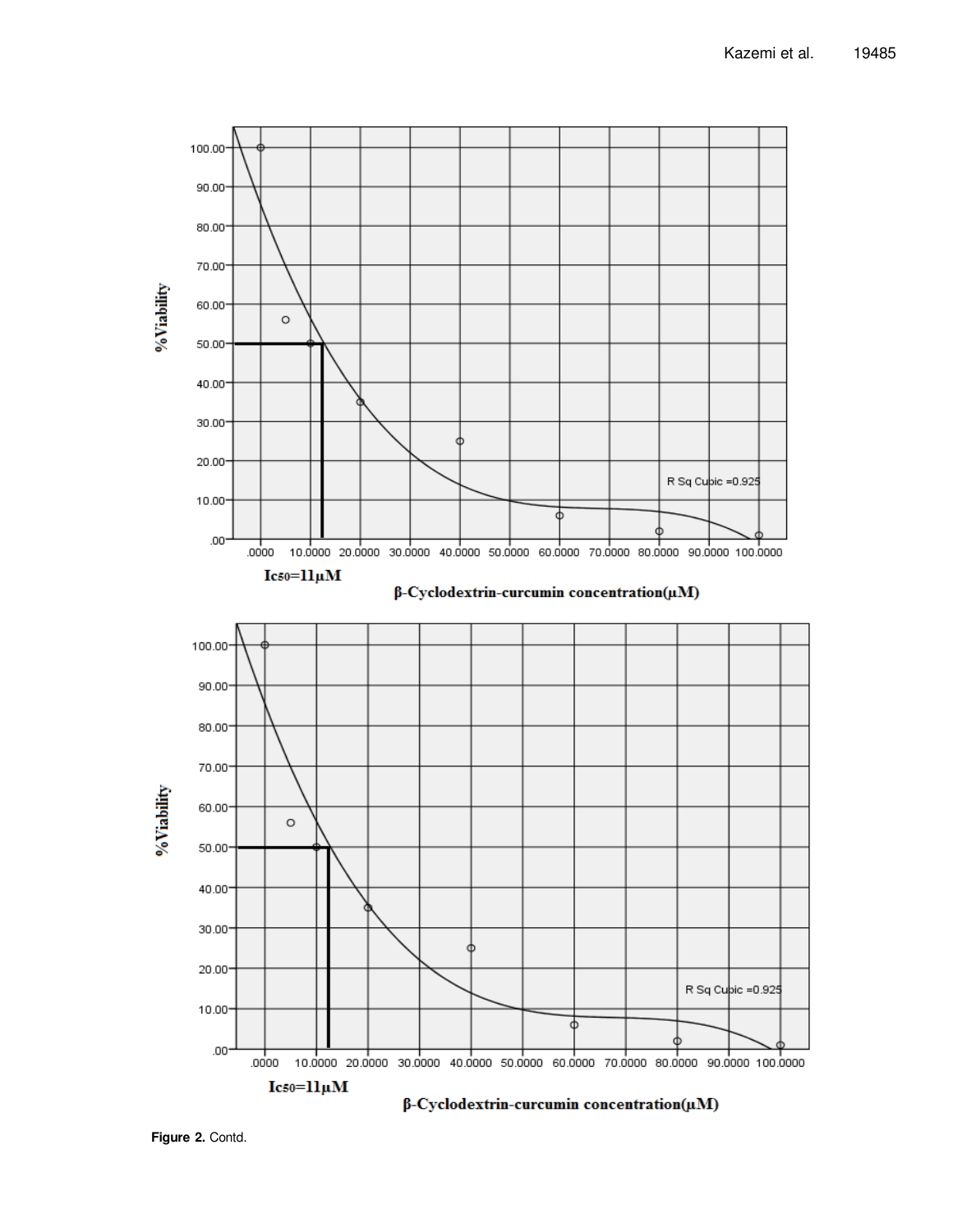

**Figure 3.** β-Cyclodextrin-curcumin (CD-CUR) treatment cells**.** 



**Figure 4.** Amplification plot for hTERT and Beta actin**.** 

breast cancer cell line. Although, curcumin has shown a wide range of pharmacological activities, its anticancer properties have attracted a great interest. The anticancer activity of curcumin has been the subject of hundreds of papers and has been reviewed in several recent articles (Ajaikumar et al., 2008; Aggarwal et al., 2007; Sharma et al., 2005; Cui et al., 2005). Despite the biological effects of curcumin, its use is limited due to: poor bioavailability,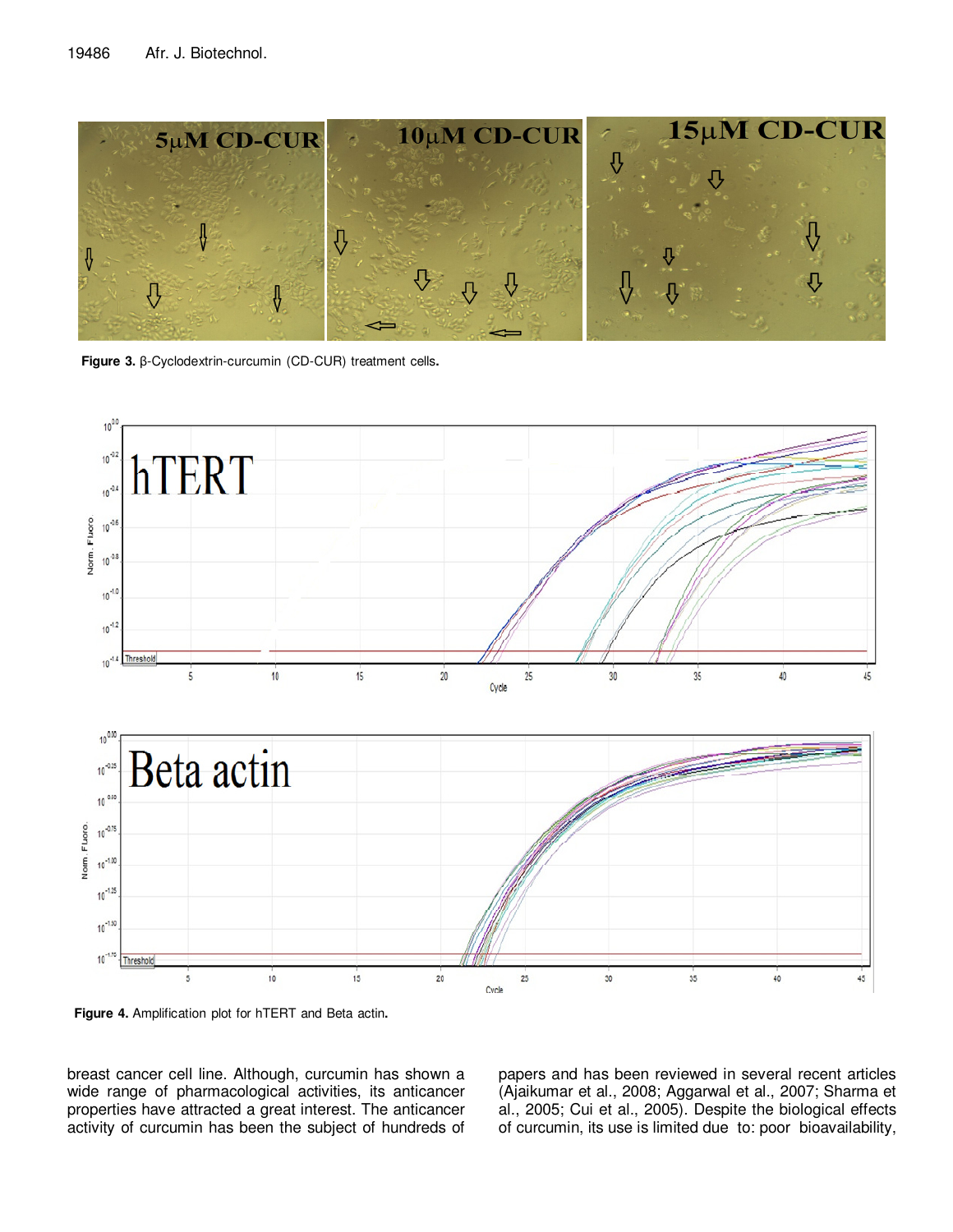| Concentration of $\beta$ -<br>cyclodextrin-curcumin complex | 5 µM  | 10 uM | 15 µM  | <b>Control</b><br><b>DMSO</b> | Control<br>cyclodextrin | <b>Control cell</b> |
|-------------------------------------------------------------|-------|-------|--------|-------------------------------|-------------------------|---------------------|
| Samples Ct                                                  | 23.48 | 32.76 | 33.39  | 22.51                         | 23.16                   | 22.72               |
| Internal Controls Ct                                        | 22.53 | 23.55 | 23.56  | 23.12                         | 23.54                   | 23.52               |
| (ΔCt)                                                       | 0.95  | 9.21  | 9.83   | 0.61                          | 0.38                    | 0.79                |
| $2^-\Delta\Delta$ Ct                                        | 0.299 | 0.001 | 0.0006 | 0.8813                        | 0.7513                  |                     |

**Table 3.** Measurement of hTERT mRNA Level in samples with ∆Ct.



## $\beta$ -Cyclodextrin-curcumin concetration( $\mu$ M)

**Figure 5.** Level of hTERT mRNA expression in cells treated with β-cyclodextrin-curcumin complex.

slow dissolution rate, low water solubility, high decomposition rate in alkaline condition, photodegradation in organic solvents, and instability in the gastrointestinal tract (Rajeswari et al., 2005). For enhancing drug delivery, cyclodextrin has been used in some articles. Some examples are described.

Rajeswari et al. (2005) in their study showed cyclodextrin enhance the bioavailability of insoluble drugs by increasing the drug solubility, dissolution, and/or drug

permeability. Cyclodextrin increase the permeability of insoluble, hydrophobic drugs by making the drug available at the surface of the biological barrier, skin, mucosa, or the eye cornea, from where it partitions into the membrane without disrupting the lipid layers of the barrier.

Vivek et al. (2010) and in their study showed cyclodextrin-complexed curcumin had superior attributes compared with free curcumin for cellular